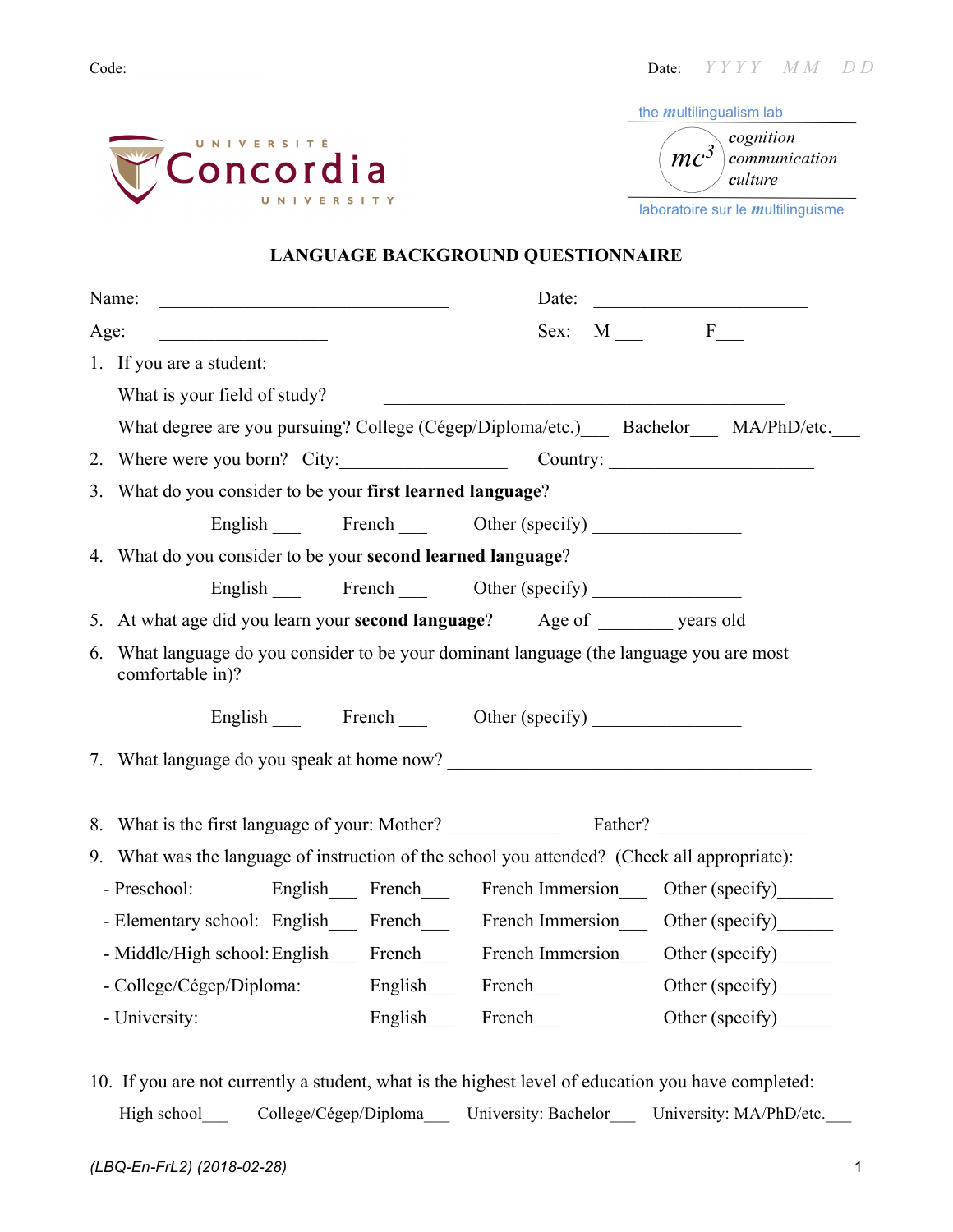- 11. Do you have a known hearing impairment? Yes No
- 12. What percentage of your interactions are in each language (total should = 100%):

```
English \frac{6}{3} French \frac{6}{3} Other \frac{6}{3}
```
13. Please rate your level of ability for each of the four skills listed below by using the following rating scheme and circling the appropriate number in the boxes below:

| Language                                                       | <b>Speaking</b> |       |  |                     | <b>Reading</b>  |                     |                     |  | <b>Writing</b> |                 |  |  |  | Listening |                     |  |              |   |                         |                     |  |
|----------------------------------------------------------------|-----------------|-------|--|---------------------|-----------------|---------------------|---------------------|--|----------------|-----------------|--|--|--|-----------|---------------------|--|--------------|---|-------------------------|---------------------|--|
| English                                                        |                 | 2 3 4 |  |                     | $5\overline{)}$ | $1 \t2 \t3 \t4 \t5$ |                     |  |                |                 |  |  |  |           | $1 \t2 \t3 \t4 \t5$ |  | $\mathbf{1}$ | 2 | $\overline{\mathbf{3}}$ | 4 5                 |  |
| French                                                         |                 | 2 3   |  | $\overline{4}$      | 5               |                     | $1 \t2 \t3 \t4$     |  |                | $5\overline{)}$ |  |  |  |           | $1 \t2 \t3 \t4 \t5$ |  | 1            | 2 | 3                       | 4                   |  |
| Other (strongest<br>language that is not<br>English or French) |                 |       |  | $1 \t2 \t3 \t4 \t5$ |                 |                     | $1 \t2 \t3 \t4 \t5$ |  |                |                 |  |  |  |           | $1 \t2 \t3 \t4 \t5$ |  |              |   |                         | $1 \t2 \t3 \t4 \t5$ |  |

**1** = little or no ability at all  $2$  = elementary  $3$  = moderate  $4$  = very good  $\overline{5}$  = native or near native-like ability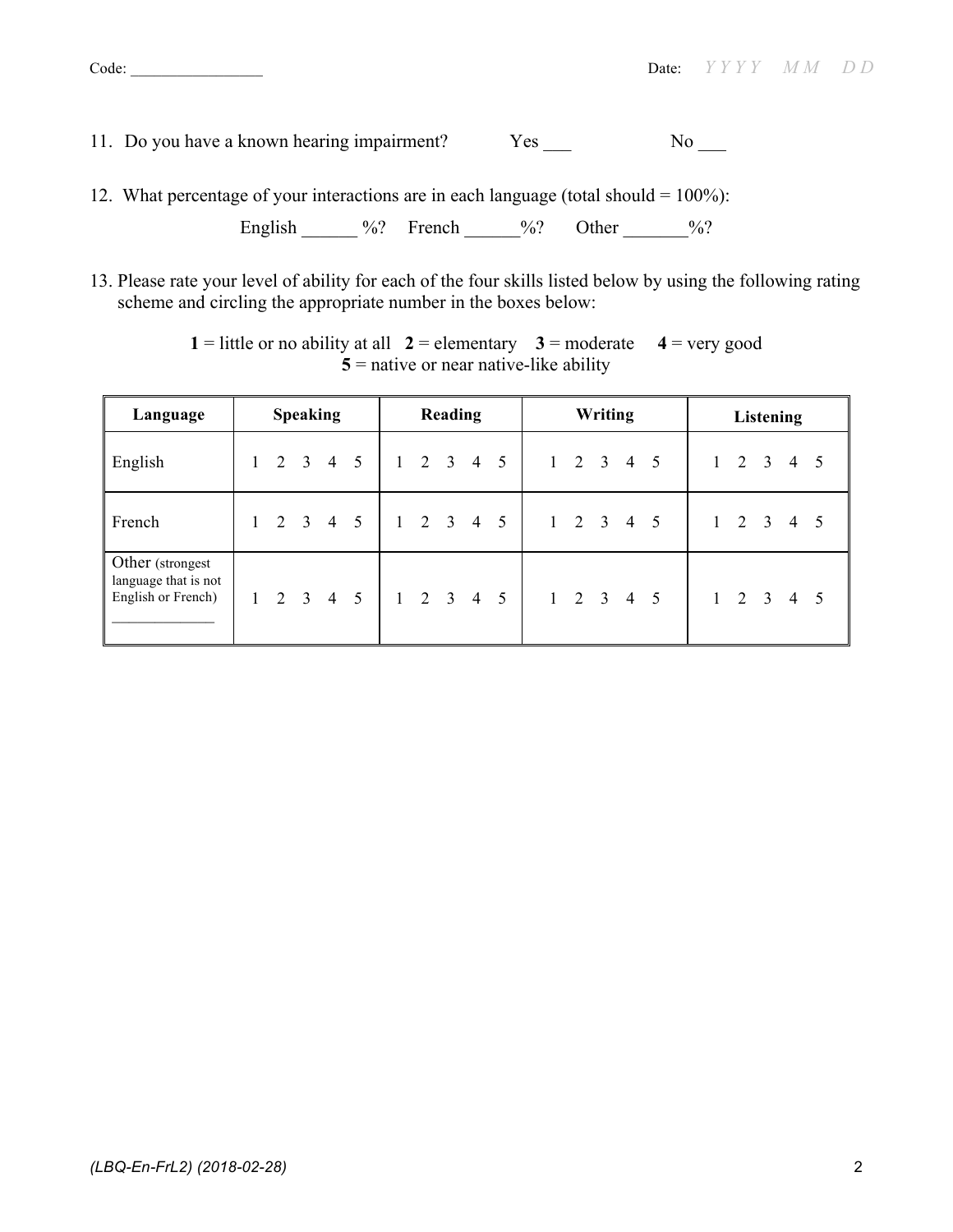#### **SPEAKING FRENCH, YOUR SECOND LANGUAGE**

Please think about how well you can **SPEAK** French.

#### **Now complete STEP 1.**

|        | <b>STEP1</b>                                                                                                                                      |
|--------|---------------------------------------------------------------------------------------------------------------------------------------------------|
|        | First, read all the descriptions shown in this table and try to find the one description that<br>best describes your ability to speak French.     |
|        | Next, place a check mark " $\checkmark$ " in the box " $\Box$ " next to that one description that best indicates<br>your ability to speak French. |
|        | I can express myself in all or almost all contexts, using all or nearly all expressions that<br>native speakers typically use.                    |
| $\Box$ | I can express myself on unfamiliar topics, although I don't always know the expressions that<br>native speakers would typically use.              |
|        | I can only speak about familiar topics.                                                                                                           |
|        | I am limited to saying only simple things, such as asking for directions or answering short<br>questions.                                         |
|        | I cannot express very much at all in the language.                                                                                                |

#### **Now complete STEP 2.**

### **STEP 2**

Read the "A" and "B" boxes below. Then circle "A" or "B" to indicate how easy it is for you to **speak** French at the level you selected above.



At the level I selected, I generally speak more or less fluently and at a normal rate*.*

# **B**

At the level I selected, I sometimes hesitate, have to search noticeably for words, or try to avoid making errors, or speak more slowly than I usually do.